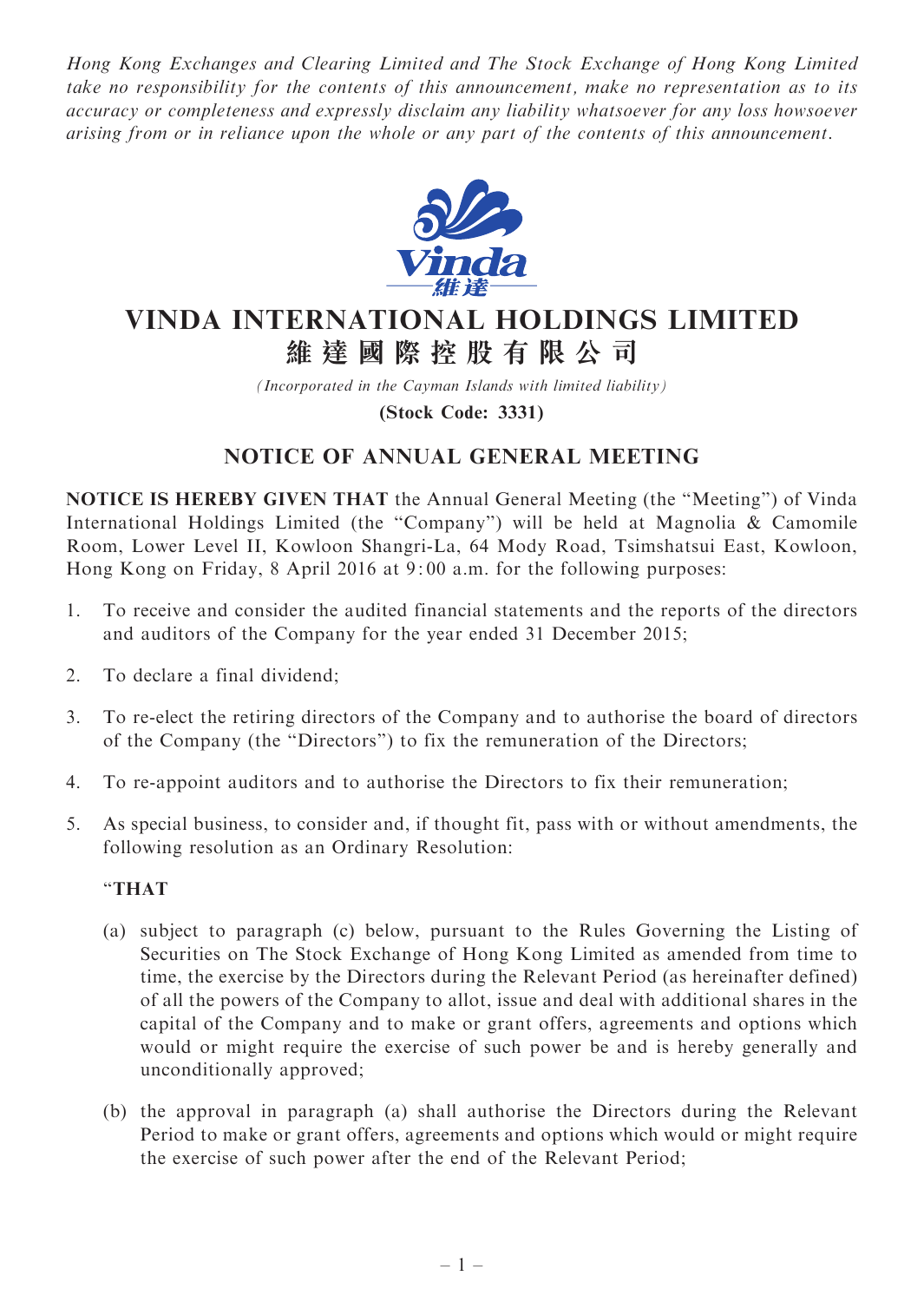- (c) the aggregate nominal amount of share capital allotted or agreed conditionally or unconditionally to be allotted (whether pursuant to an option or otherwise) by the Directors pursuant to the approval in paragraph (a) above, otherwise than pursuant to (i) a Rights Issue (as hereinafter defined) or (ii) an issue of shares upon the exercise of the subscription rights under any option scheme or similar arrangement for the time being adopted for the grant or issue to officers and/or employees of the Company and/or any of its subsidiaries of shares or rights to acquire shares of the Company or (iii) the exercise of rights of subscription or conversion under the terms of any warrants issued by the Company or any securities which are convertible into shares of the Company or (iv) any script dividend or similar arrangement providing for the allotment of shares in lieu of the whole or part of a dividend on shares of the Company pursuant to the Articles of Association of the Company from time to time, shall not exceed 20 per cent. of the aggregate nominal amount of the share capital of the Company in issue as at the date of passing this Resolution and the said approval shall be limited accordingly; and
- (d) for the purpose of this Resolution:

''Relevant Period'' means the period from the passing of this Resolution until whichever is the earliest of:

- (i) the conclusion of the next annual general meeting of the Company;
- (ii) the expiration of the period within which the next annual general meeting of the Company is required by the Articles of Association of the Company or by any applicable laws to be held; or
- (iii) the passing of an ordinary resolution by shareholders of the Company in general meeting revoking or varying the authority given to the Directors by this Resolution; and

''Rights Issue'' means an offer of shares open for a period fixed by the Directors to holders of shares whose names appear on the register of members of the Company on a fixed record date in proportion to their then holdings of such shares (subject to such exclusion or other arrangements as the Directors may deem necessary or expedient in relation to fractional entitlements or having regard to any restrictions or obligations under the laws of, or the requirements of any recognised regulatory body or any stock exchange in, any territory applicable to the Company).''

6. As special business, to consider and, if thought fit, pass with or without amendments, the following resolution as an Ordinary Resolution:

### ''THAT

(a) subject to paragraph (b) below, the exercise by the Directors during the Relevant Period (as hereinafter defined) of all powers of the Company to repurchase securities of the Company on The Stock Exchange of Hong Kong Limited or on any other stock exchange on which the securities of the Company may be listed and is recognised by the Securities and Futures Commission and The Stock Exchange of Hong Kong Limited for this purpose, subject to and in accordance with all applicable laws and/or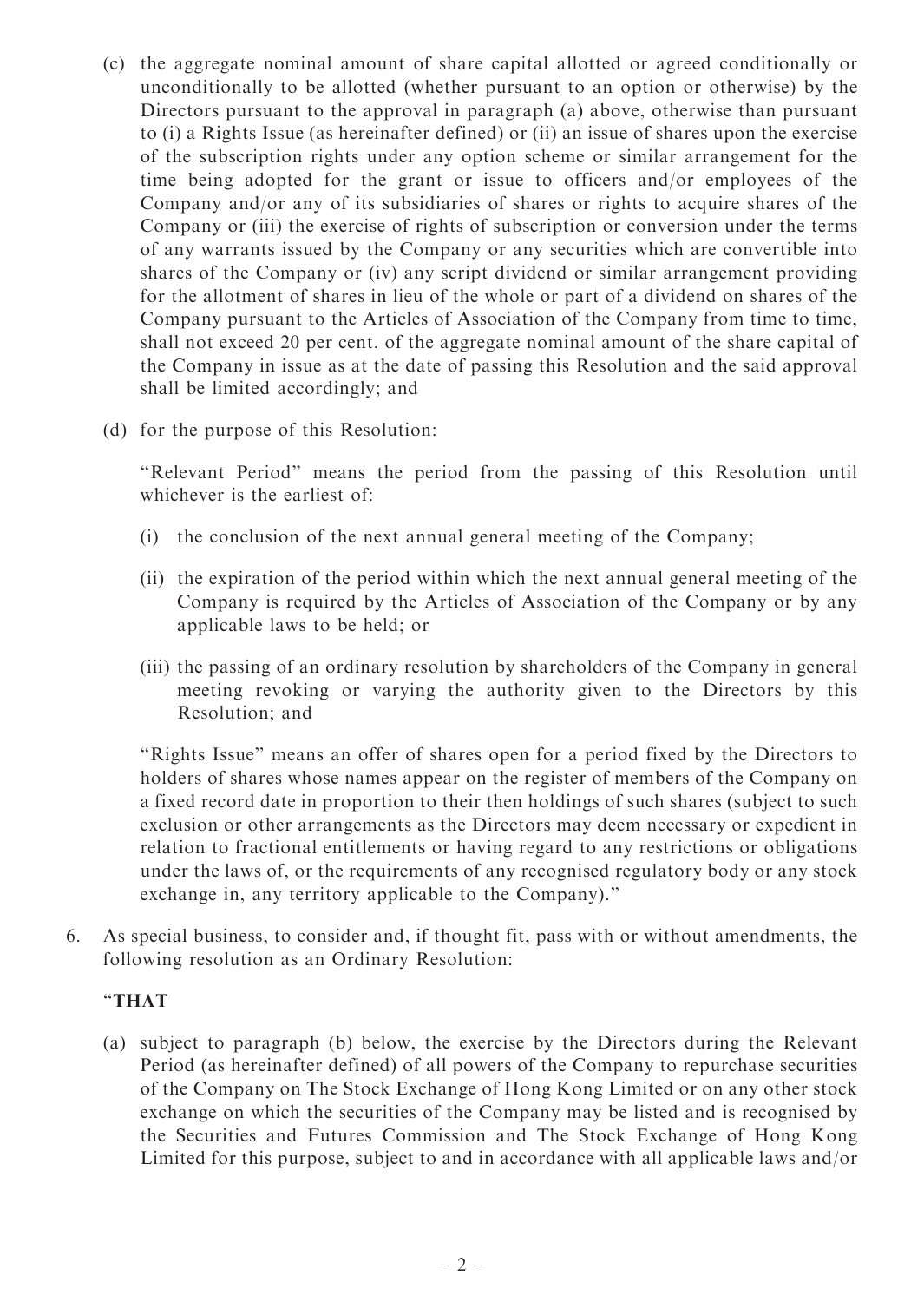the requirements of the Rules Governing the Listing of Securities on The Stock Exchange of Hong Kong Limited or of any other stock exchange as amended from time to time, be and is hereby generally and unconditionally approved;

- (b) the aggregate nominal amount of securities of the Company repurchased by the Company pursuant to paragraph (a) above during the Relevant Period shall not exceed 10 per cent. of the aggregate nominal amount of the share capital of the Company in issue as at the date of passing this Resolution and the authority pursuant to paragraph (a) above shall be limited accordingly; and
- (c) for the purpose of this Resolution, ''Relevant Period'' means the period from the passing of this Resolution until whichever is the earliest of:
	- (i) the conclusion of the next annual general meeting of the Company;
	- (ii) the expiration of the period within which the next annual general meeting of the Company is required the Articles of Association of the Company or by any applicable laws to be held; or
	- (iii) the passing of an ordinary resolution by shareholders of the Company in general meeting revoking or varying the authority given to the Directors by this Resolution.''
- 7. As special business, to consider and, if thought fit, pass with or without amendments the following resolution as an Ordinary Resolution:

''THAT power be given to the Directors to add the number of shares purchased by the Company pursuant to the general mandate referred to in Resolution 6 set out in this notice to the 20 per cent. general mandate to issue new shares referred to in Resolution 5 set out in this notice.''

8. To transact any other business.

By Order of the Board TAN Yi Yi Company Secretary

### Hong Kong, 7 March 2016

Notes:

- 1. A member entitled to attend and vote at the Meeting is entitled to appoint one or more proxies to attend and, on a poll, vote on his/her behalf. A proxy need not be a member of the Company.
- 2. To be valid, a form of proxy and the power of attorney or other authority (if any) under which it is signed or a notarially certified copy of such power of attorney or authority, must be deposited with the Hong Kong branch share registrar of the Company, Computershare Hong Kong Investor Services Limited, at 17M Floor, Hopewell Centre, 183 Queen's Road East, Wanchai, Hong Kong not less than 48 hours before the time appointed for holding the Meeting or any adjourned Meeting.
- 3. The register of members of the Company will be closed from 6 April 2016 to 8 April 2016, both dates inclusive, during which period no transfer of shares will be registered in order to ascertain shareholders' eligibility to attend and vote at the Meeting, all transfers documents accompanied by the relevant share